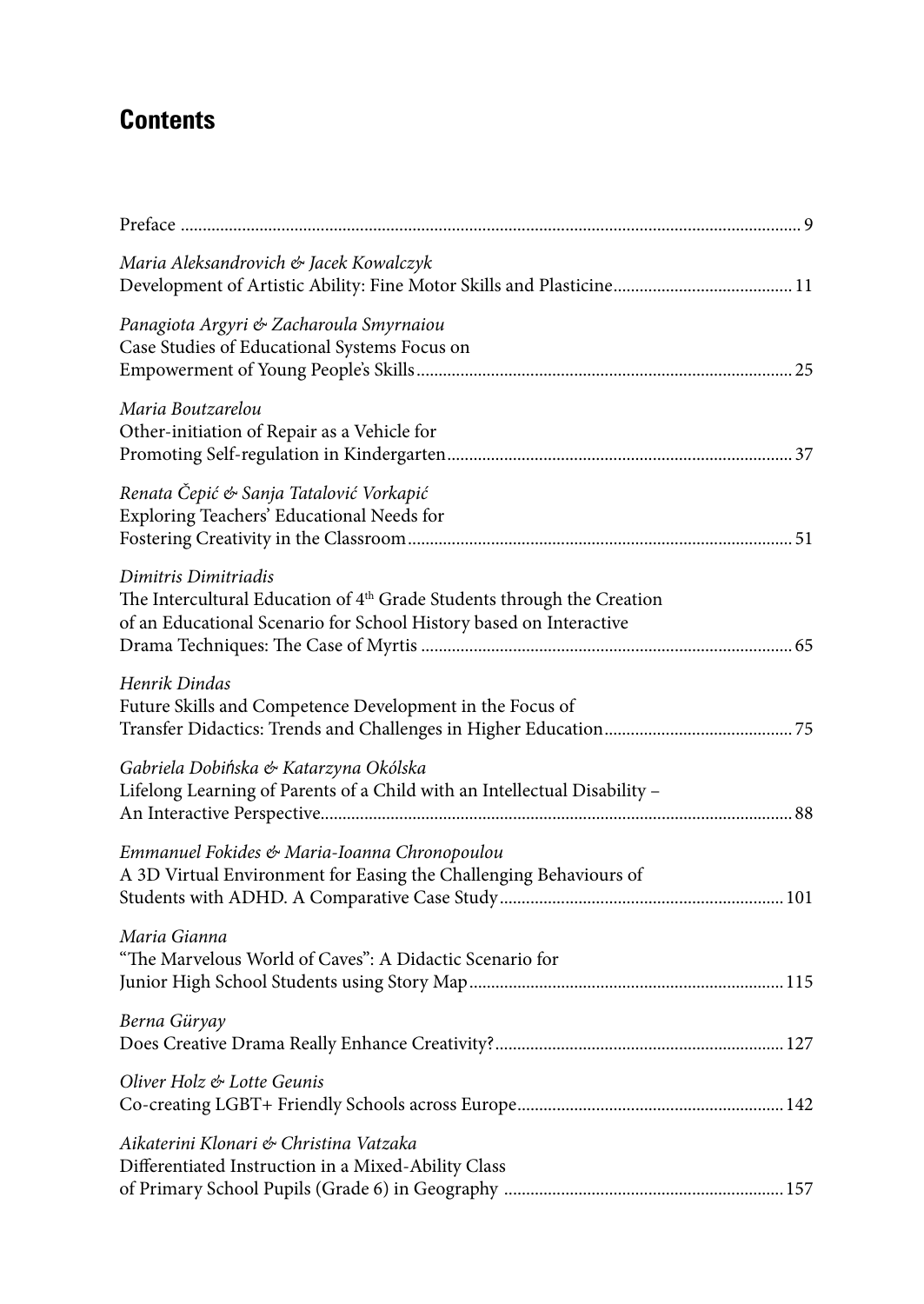## 6 Contents

| Marianthi Liapi<br>Towards a Spatial and Pedagogical Upgrade of Public Schools in Greece:                                                                                                                                                                     |
|---------------------------------------------------------------------------------------------------------------------------------------------------------------------------------------------------------------------------------------------------------------|
| Anna Maria Loffredo<br>Voices from the Classroom in Panels                                                                                                                                                                                                    |
| Vyron Ignatios Michalakis, Anthoula Styliani Passadelli, Michail Vaitis &<br>Aikaterini Klonari<br>Detecting Dyslexic Students' Geospatial Abilities using a Treasure                                                                                         |
| Ekaterini Nikolarea<br>Cognitive Problem-Solving Tools in a Glocalised Special and                                                                                                                                                                            |
| Antonios D. Niros & Konstantinos Zacharis                                                                                                                                                                                                                     |
| Nesrin Oruç Ertürk & Ayşe Karaçizmeli                                                                                                                                                                                                                         |
| Vaia Papanikolaou, Yiannis Roussakis & Panagiotis Tzionas<br>The Nomadic University: Trans-Culturalism as                                                                                                                                                     |
| Alexandros Papanis<br>The Importance of Microteaching with the Use of Multimedia by                                                                                                                                                                           |
| Efstratios Papanis & Andromachi Bouna<br>Research of Adult Students' Motivation for LGBTQI+ Education -                                                                                                                                                       |
| Christos Parthenis, Paraskevi Eleftheriou & Lamprini Siouli<br>The Challenge of School Inclusion: Intercultural Education in Practice  276                                                                                                                    |
| Justyna Ratkowska-Pasikowska<br>On Excluding and Erasing Death from the Education of a Child<br>Adult Literature as an Educational Potential for Death                                                                                                        |
| Nektaria Sakkoula & Angeliki Kitsiou<br>The Use of Information and Communication Technologies in Intercultural<br>Education in Greek Primary and Secondary Educational Settings<br>A Case Study of Exploring School Principals' and Teachers' Representations |
| Antonia Samara                                                                                                                                                                                                                                                |
| Education Governance in the Era of Lifelong Learning:                                                                                                                                                                                                         |